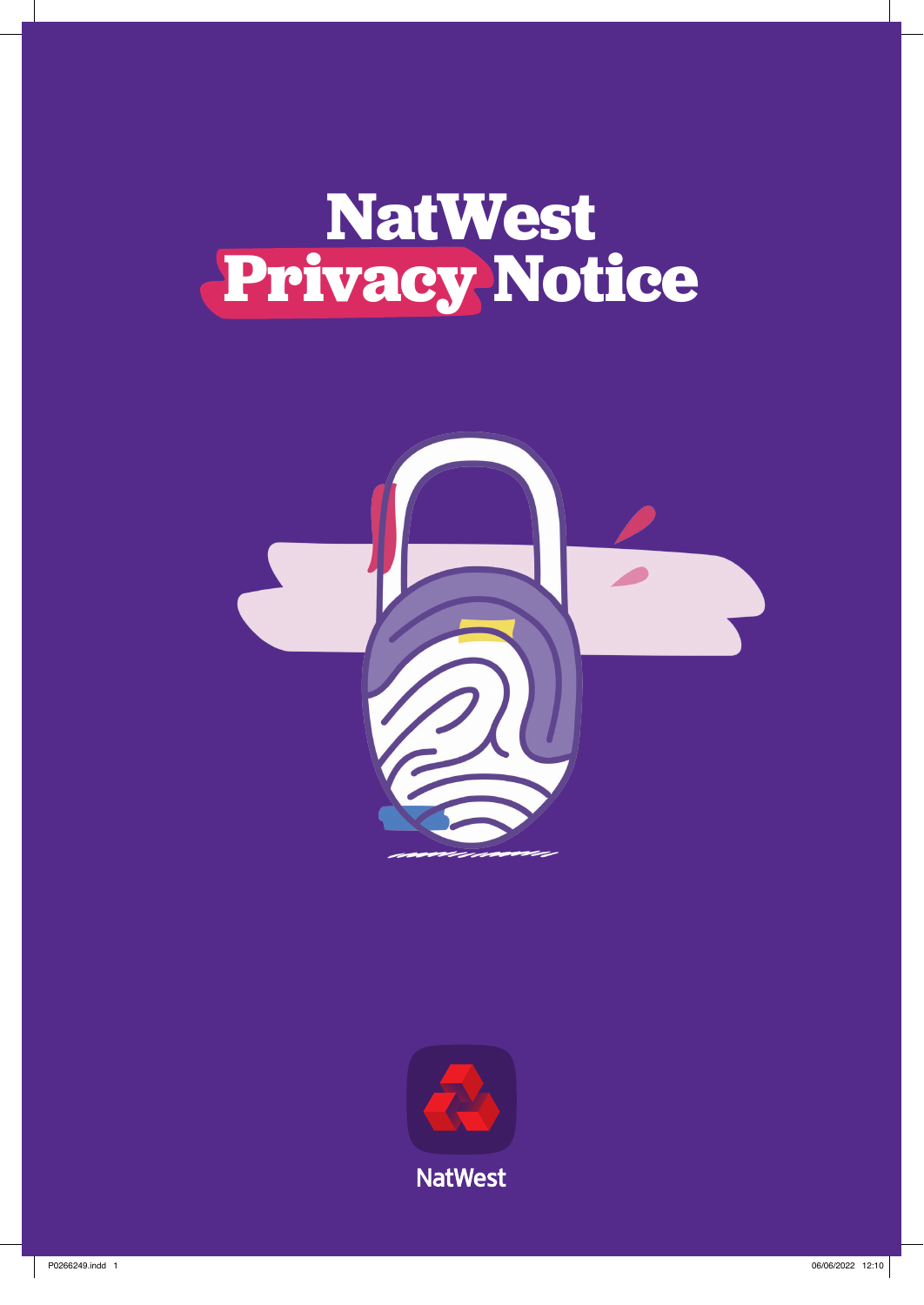# **Contents**

| 1            | Who we are                                                               | $\overline{\mathbf{3}}$ |  |
|--------------|--------------------------------------------------------------------------|-------------------------|--|
| $\mathbf{2}$ | The information we process                                               |                         |  |
| 3            | How we obtain information                                                | 4                       |  |
| 4            | Your rights                                                              | 4                       |  |
|              | Table A - Your Rights                                                    | 5                       |  |
| 5            | Changes to the way we use your information                               | 6                       |  |
| 6            | How we use and share your information with other NatWest group companies |                         |  |
| 7            | Sharing with other third parties                                         |                         |  |
| 8            | <b>Transferring information overseas</b>                                 | 7                       |  |
| 9            | <b>Marketing information</b>                                             |                         |  |
| <b>10</b>    | Communications about your account                                        | 8                       |  |
| <b>11</b>    | Credit reference and fraud prevention agencies                           | 8                       |  |
| 12           | How long we keep your information                                        | 9                       |  |
| 13           | <b>Security</b>                                                          | 9                       |  |
| 14           | <b>Automated processing</b>                                              | 10                      |  |
|              |                                                                          |                         |  |

### **Schedule A – Schedule of Purposes of Processing**

| <b>A</b> Contractual necessity            |  |
|-------------------------------------------|--|
| <b>B</b> Legal obligation                 |  |
| <b>C</b> Legitimate interests of the bank |  |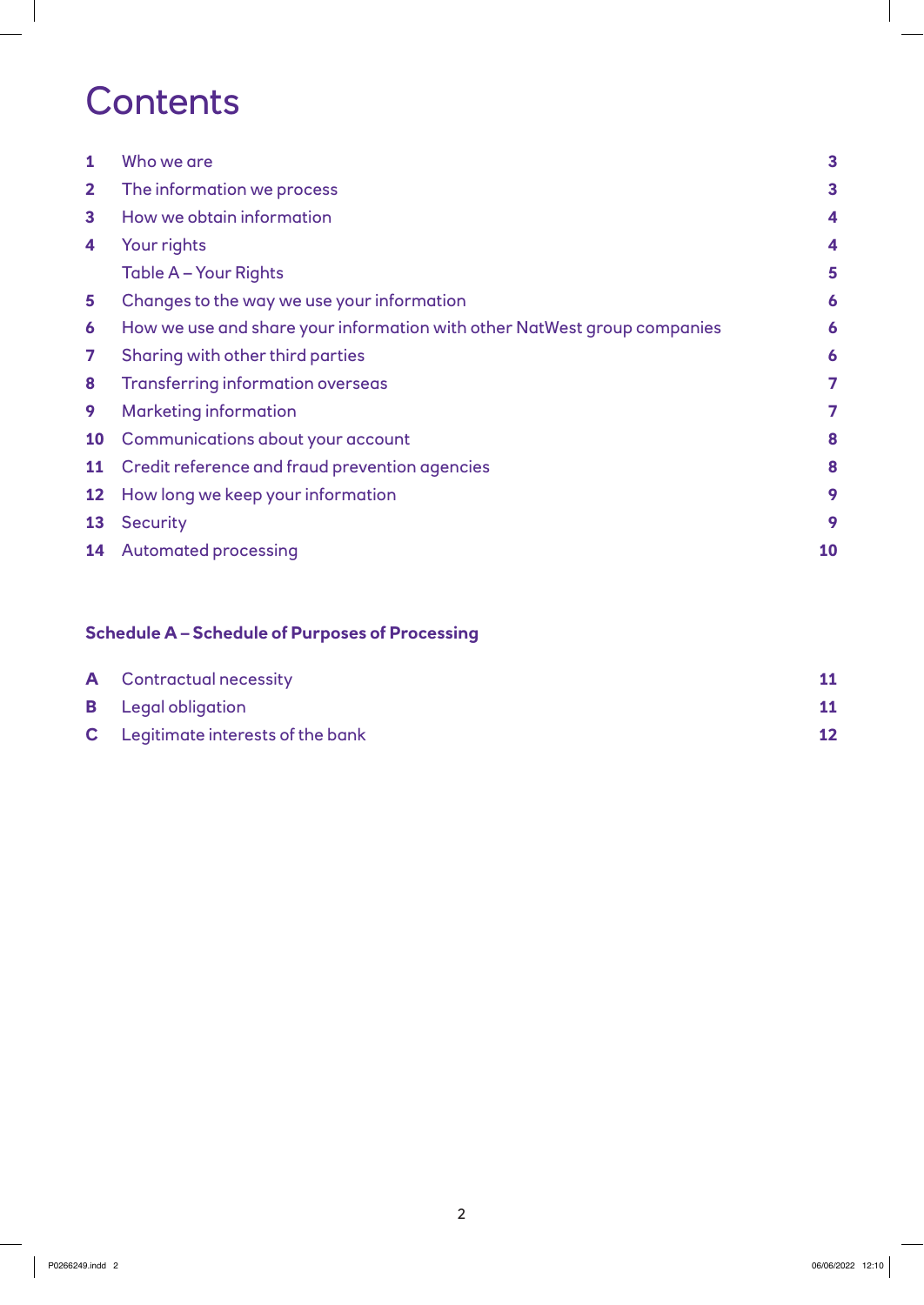#### **1 Who we are**

- **1.1** This privacy notice (the "Privacy Notice") applies to all information we collect, use and process about you as a customer in relation to the products/services you receive from us carried out by National Westminster Bank Plc (NatWest).
- **1.2** NatWest is a data controller in respect of personal information that we process in connection with our business (including the products and services that we provide). In this notice, references to "we", "us" or "our" are references to NatWest.
- **1.3** Our principal address is 250 Bishopsgate, London EC2M 4AA and our contact details can be located at **natwest.com**
- **1.4** We are a member of NatWest Group plc. More information about the NatWest group can be found at **NatWestGroup.com** by clicking on 'About Us'.
- **1.5** We respect individuals' rights to privacy and to the protection of personal information. The purpose of this Privacy Notice is to explain how we collect and use personal information in connection with our business. "Personal information" means information about a living individual who can be identified from that information (either by itself or when it is combined with other information).

#### **2 The information we process**

- **2.1** We collect and process various categories of personal and confidential information at the start of, and for the duration of, your relationship with us and beyond (subject to appropriate retention periods as set out in section 12 below). We will limit the collection and processing to information necessary to achieve one or more legitimate purposes as identified in this notice. Personal and confidential information may include:
	- a) basic personal information, including name and address, date of birth, contact details, nationality, the fact you are our customer/client;
	- b) financial information, including account and transactional information and history, payment and payee details;
	- c) information about your family, lifestyle and social circumstances and preferences;
	- d) information about your financial circumstances, including personal wealth, assets and liabilities, proof of income and expenditure, credit and borrowing history and needs and goals;
	- e) information relating to climate, including utility consumption, property features such as housing certification ratings, vehicle and journey details, and carbon emission data;
	- f) education, employment and business information;
	- g) goods and services provided;
	- h) visual images and personal appearance (such as copies of passports or CCTV images), voice recordings, fingerprints;
	- i) online profile and social media information and activity, based on your interaction with us and our websites and applications, including for example your banking profile and login information, Internet Protocol (IP) address, smart device information, location coordinates, online and mobile banking security authentication, mobile phone network information, searches, site visits and spending patterns; and
	- j) our Payment Services company, Tyl by NatWest, may collect information relating to transactions performed by our card holders.
- **2.2** We may also process certain special categories of information for specific and limited purposes, such as detecting and preventing financial crime, it is in the wider public interest (for example, to protect customers' economic well-being), to make our services accessible to customers or for reporting of complaints for regulatory purposes. We will only process special categories of information where we've obtained your explicit consent or are otherwise lawfully permitted to do so (and then only for the particular purposes and activities for which the information is provided as set out in Schedule A). This may include information revealing:
	- a) information revealing racial or ethnic origin,
	- b) religious or philosophical beliefs;
	- c) trade union membership;
	- d) biometric information used for identification purposes including physical, physiological and behavioural identification. In certain instances this is carried out using NuDetect provided by Mastercard, their privacy notice can be found here **[mastercard.com/global/en/nudata-privacy-notice.html](https://www.mastercard.com/global/en/nudata-privacy-notice.html)**;
	- e) information concerning health; and
	- f) data concerning a person's sex life and sexual orientation.
- **2.3** Where permitted by law we may process information about criminal convictions, criminal offences, related security details, alleged offences including unproven allegations, spent or previous convictions, or other details provided in relation to a criminal reference check or similar.
- **2.4** Where you have provided your consent for us to process your special category data, such as biometric data, you can change it any time by contacting us.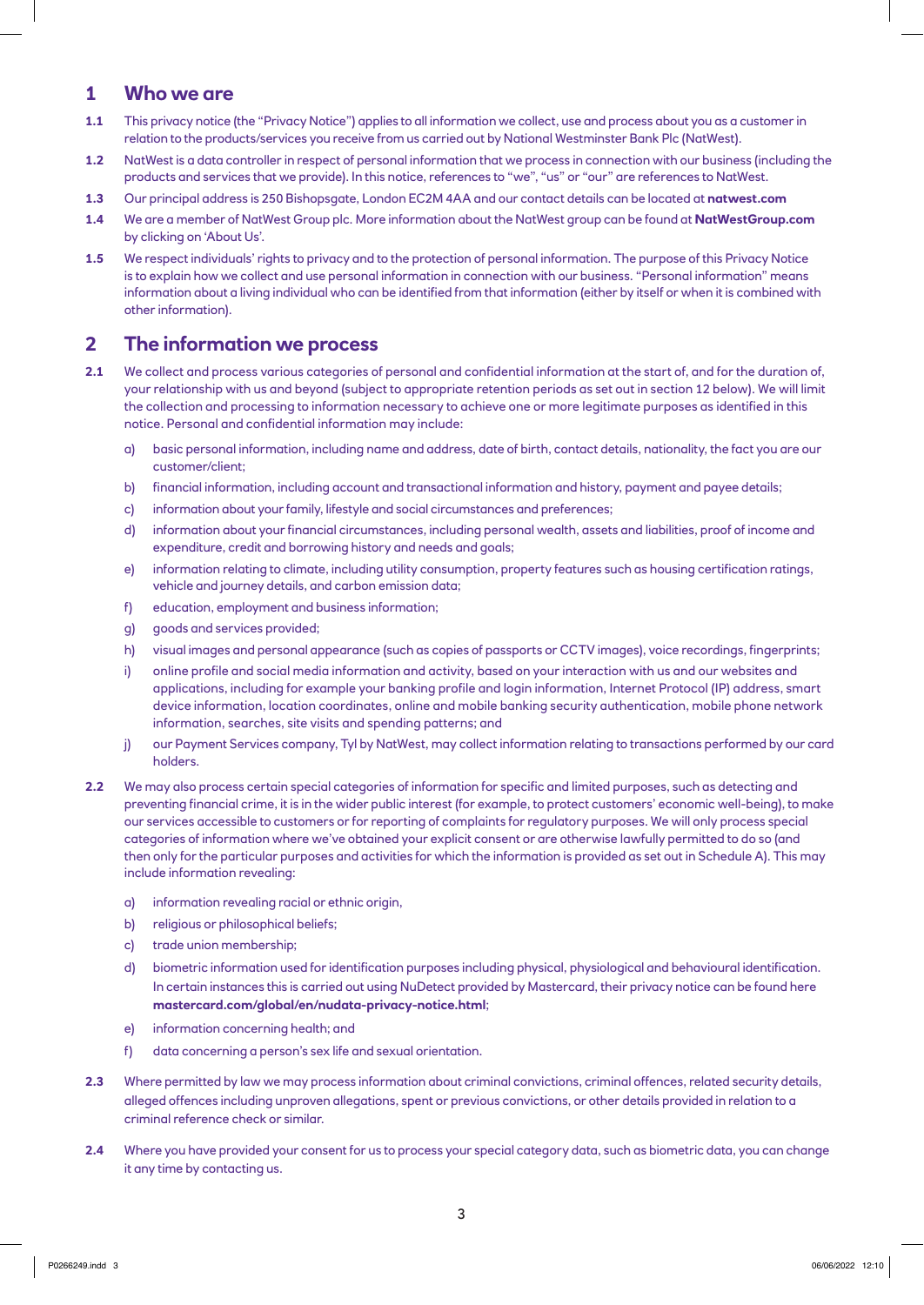#### **3 How we obtain information**

- **3.1** Your information is made up of all the financial and personal information we collect and hold about you/your business and the proprietors, officers and beneficial owners of that business and your transactions. It includes:
	- a) information you give to us;
	- b) information that we receive from third parties including other NatWest group companies,
		- (i) third parties who provide services to you or us,
		- (ii) credit reference, fraud prevention, law enforcement or government agencies,
		- (iii) industry and trade bodies,
		- (iv) other banks (where permitted by law); and
		- (v) energy companies and energy regulators where we have a legal basis to obtain this data.
	- c) information that we learn about you through our relationship with you and the way you operate your accounts and/ or services, such as the payments made to and from your accounts and payees from your account and where you are identified as a payee;
	- d) information that we gather through cookies or similar tracking tools (e.g. pixels) when you use our websites, internet banking, mobile banking app or web chat services. Advertising or targeting cookies or similar technologies may also be used to track your responses to particular adverts, messages or forms, which helps us to ensure we present you with the most relevant content in the future;

 When running email campaigns, we also track delivery and log when emails are opened. For example, when you open the email a small image file known as a GIF may be downloaded to your web browser or email programme. You can restrict or block this type of technology through your web browser or email programme settings by preventing automatic downloading. Cookies may also be set if you click on a link within the email.

We track delivery and analyse the overall open and click rates of bulk emails in order to:

- Identify delivery problems with Internet Service Providers.
- Provide evidence that regulatory messages are being opened.
- Ensure subject lines and email content are clear and helpful.
- Measure the overall performance of communication campaigns.
- Make our communications more relevant.

By default, tracking logs are deleted after 6 months.

- e) information that we gather from the technology which you use to access our services (for example device data location data from your device, or an IP address or telephone number) and how you use it (for example pattern recognition);
- f) information that we gather from publicly available sources, such as the press, the electoral register, company registers and online search engines. Information that you make public on social media e.g. Facebook, Twitter; and
- g) information obtained through remote sensing such as satellite for determining geographical sources of emissions; identifying land uses including for farm use/crops; identifying possible locations for emission reduction actions.

#### **4 Your rights**

**4.1** We want to make sure you are aware of your rights in relation to the personal information we process about you. We have described those rights and the circumstances in which they apply in the table below.

 If you wish to exercise any of these rights, if you have any queries about how we use your personal information that are not answered here, or if you wish to complain to our Data Protection Officer, please contact us at 03457 888 444. **Overseas number**: +44 3457 888 444. Relay UK 18001 03457 888 444. Alternatively please use our online complaints process which can be found here: **https://www.natwest.com/support-centre/how-to-complain.html**

 Please note that in some cases, if you do not agree to the way we process your information, it may not be possible for us to continue to operate your account and/or provide certain products and services to you.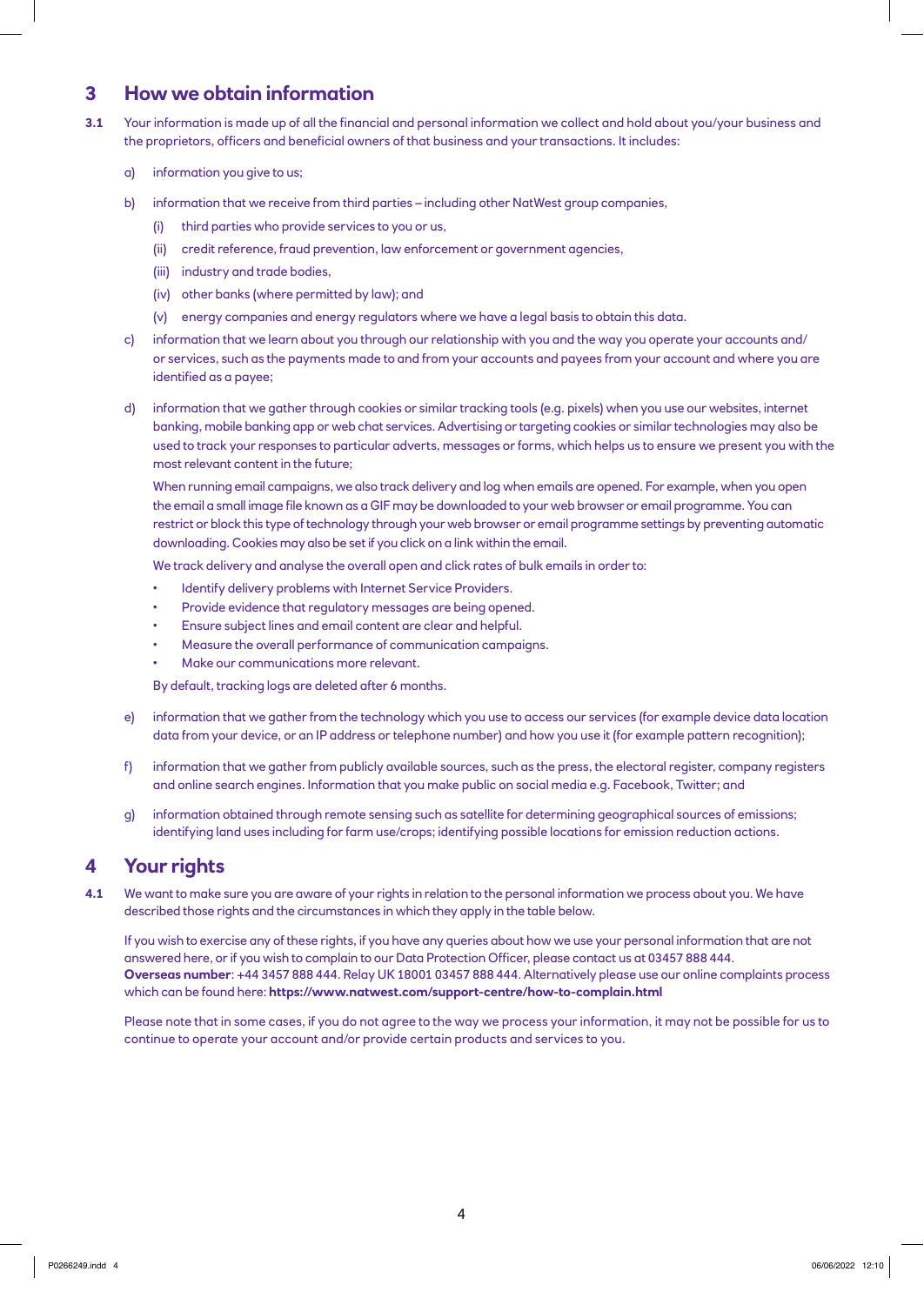## **Table A – Your Rights**

| <b>Rights</b>                                                                                                   | <b>Description</b>                                                                                                                                                                                                                                                                  |  |  |
|-----------------------------------------------------------------------------------------------------------------|-------------------------------------------------------------------------------------------------------------------------------------------------------------------------------------------------------------------------------------------------------------------------------------|--|--|
| Access - You have a right to get<br>access to the personal information<br>we hold about you.                    | If you would like a copy of the personal information we hold about you, or for more<br>information on how to get access to your information and the documents we need you to<br>submit, please visit our website at: https://www.natwest.com/gdpr-triage-page.html                  |  |  |
|                                                                                                                 | Or please contact us at 03457 888 444. Overseas number: +44 3457 888 444.<br>Relay UK 18001 03457 888 444.                                                                                                                                                                          |  |  |
| <b>Rectification</b> - You have a right<br>to rectification of inaccurate<br>personal information and to update | If you believe that any of the information that we hold about you is inaccurate, you have<br>a right to request that we restrict the processing of that information and to rectify the<br>inaccurate personal information.                                                          |  |  |
| incomplete personal information.                                                                                | Please note that if you request us to restrict processing your information, we may have<br>to suspend the operation of your account and/or the products and services we provide<br>to you.                                                                                          |  |  |
| <b>Erasure</b> - You have a right to<br>request that we delete your                                             | You may request that we delete your personal information if you believe that:                                                                                                                                                                                                       |  |  |
| personal information.                                                                                           | we no longer need to process your information for the purposes for which<br>٠<br>it was provided;                                                                                                                                                                                   |  |  |
|                                                                                                                 | we have requested your permission to process your personal information where<br>٠<br>required for a particular purpose and you wish to withdraw your consent; or                                                                                                                    |  |  |
|                                                                                                                 | we are not using your information in a lawful manner.<br>٠                                                                                                                                                                                                                          |  |  |
|                                                                                                                 | Please note that if you request that we delete your information, we may have to suspend<br>the operation of your account and/or the products and services we provide to you.                                                                                                        |  |  |
| <b>Restriction</b> - You have a right<br>to request that we restrict the                                        | You may request that we restrict processing your personal information if you believe that:                                                                                                                                                                                          |  |  |
| processing of your personal                                                                                     | any of the information that we hold about you is inaccurate;<br>٠                                                                                                                                                                                                                   |  |  |
| information.                                                                                                    | we no longer need to process your information for the purposes for which it was<br>provided, but you require the information to establish, exercise or defend legal<br>claims; or                                                                                                   |  |  |
|                                                                                                                 | we are not using your information in a lawful manner.<br>٠                                                                                                                                                                                                                          |  |  |
|                                                                                                                 | Please note that if you request that we restrict processing your information, we may have to<br>suspend the operation of your account and/or the products and services we provide to you.                                                                                           |  |  |
| Portability - You have a right to<br>data portability.                                                          | Where we have requested your permission to process your personal information or you<br>have provided us with information for the purposes of entering into a contract with us, you<br>have a right to receive the personal information you provided to us in a portable format.     |  |  |
|                                                                                                                 | You may also request us to provide it directly to a third party, if technically feasible. We're<br>not responsible for any such third party's use of your account information, which will be<br>governed by their agreement with you and any privacy statement they provide to you. |  |  |
|                                                                                                                 | If you would like to request the personal information you provided to us in a portable format,<br>please visit our website at: https://www.natwest.com/gdpr-triage-page.html                                                                                                        |  |  |
|                                                                                                                 | Or please contact us at 03457 888 444. Overseas number: +44 3457 888 444.<br>Relay UK 18001 03457 888 444.                                                                                                                                                                          |  |  |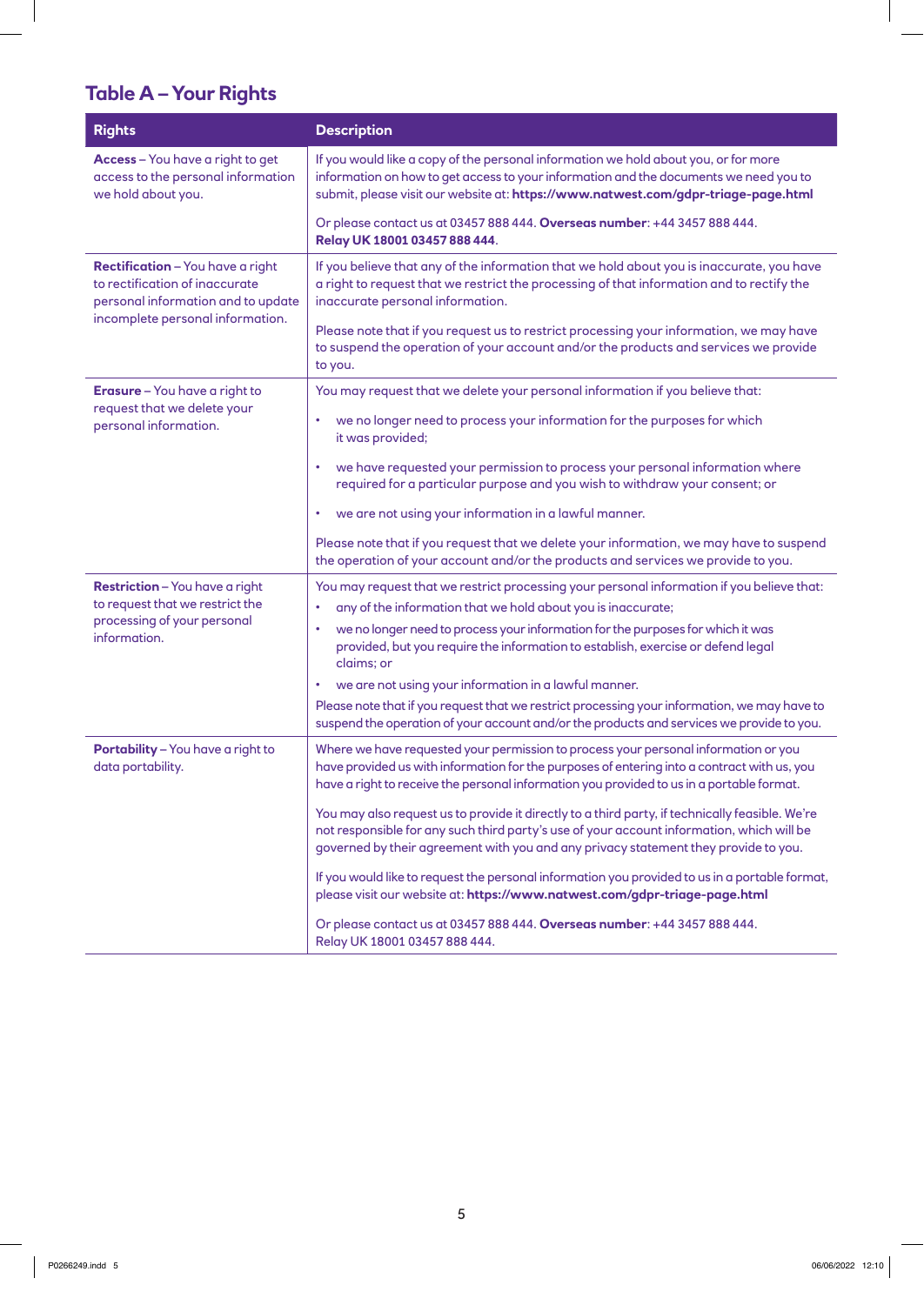| <b>Rights</b>                                                                                       | <b>Description</b>                                                                                                                                                                                                                                                                                                                                                                                                                                                                                                                                                                                                                                                                                                                                                                                        |  |
|-----------------------------------------------------------------------------------------------------|-----------------------------------------------------------------------------------------------------------------------------------------------------------------------------------------------------------------------------------------------------------------------------------------------------------------------------------------------------------------------------------------------------------------------------------------------------------------------------------------------------------------------------------------------------------------------------------------------------------------------------------------------------------------------------------------------------------------------------------------------------------------------------------------------------------|--|
| <b>Objection</b> - You have a right<br>to object to the processing of<br>your personal information. | You have a right to object to us processing your personal information (and to request us<br>to restrict processing) for the purposes described in Section C of Schedule A - Purposes<br>of Processing (below), unless we can demonstrate compelling and legitimate grounds for<br>the processing, which may override your own interests, or where we need to process your<br>information to investigate and protect us or others from legal claims.<br>Depending on the circumstances, we may need to restrict or cease processing your personal<br>information altogether or, where requested, delete your information. Please note that if you<br>object to us processing your information, we may have to suspend the operation of your<br>account and/or the products and services we provide to you. |  |
|                                                                                                     |                                                                                                                                                                                                                                                                                                                                                                                                                                                                                                                                                                                                                                                                                                                                                                                                           |  |
| <b>Marketing</b> - You have a right<br>to object to direct marketing.                               | You have a right to object at any time to processing of your personal information for direct<br>marketing purposes, including profiling you for the purposes of direct marketing. For more<br>information see Section 9.                                                                                                                                                                                                                                                                                                                                                                                                                                                                                                                                                                                  |  |
| <b>Withdraw consent - You have</b><br>a right to withdraw your consent.                             | Where we rely on your permission to process your personal information, you have a right<br>to withdraw your consent at any time. We will always make it clear where we need your<br>permission to undertake specific processing activities.                                                                                                                                                                                                                                                                                                                                                                                                                                                                                                                                                               |  |
| Lodge complaints - You have<br>a right to lodge a complaint<br>with the regulator.                  | If you wish to raise a complaint on how we have handled your personal<br>information, please use our online complaints process which can be found here:<br>https://www.natwest.com/support-centre/how-to-complain.html. Alternatively<br>you can contact our Data Protection Officer at ~NatWestDataProtection@natwest.com<br>who will investigate the matter. We hope that we can address any concerns you may have,<br>but you can always contact the Information Commissioner's Office (ICO). For more<br>information, visit ico.org.uk                                                                                                                                                                                                                                                                |  |

#### **5 Changes to the way we use your information**

From time to time we may change the way we use your information. When we do, we will communicate any changes to you and publish the updated Privacy Notice on our website. We would encourage you to visit our website regularly to stay informed of the purposes for which we process your information and your rights to control how we process it.

Where we believe you may not reasonably expect such a change we will notify you and will allow a period of at least 30 days for you to raise any objections before the change is made. However, please note that in some cases, if you do not agree to such changes it may not be possible for us to continue to operate your account and/or provide certain products and services to you. Where relevant, we may also include further details or information in relation to a particular service or activity at the point information is collected or the product or service is considered.

#### **6 How we use and share your information with other NatWest group companies**

We will only use and share your information with other NatWest group companies where it is necessary for us to lawfully carry out our business activities. We want to ensure that you fully understand how your information may be used. We have described the purposes for which your information may be used in detail in a table in Schedule A – Purposes of Processing.

#### **7 Sharing with other third parties**

**7.1** We will not share your information with anyone outside NatWest except:

- a) where we have your permission;
- b) where required, whether directly or indirectly, for your product or service, which could include in relation to your welfare or accessibility requirements;
- c) with law enforcement agencies, judicial bodies, government entities, tax authorities or regulatory or trade bodies around the world;
- d) with other banks and third parties in relation to fraud or financial crime or criminal activities; or in the event of suspected fraud or financial crime or criminal activities; or the monitoring, prevention and investigation of the same; with other banks and third parties to help recover funds that have entered your account as a result of a misdirected payment by such a third party;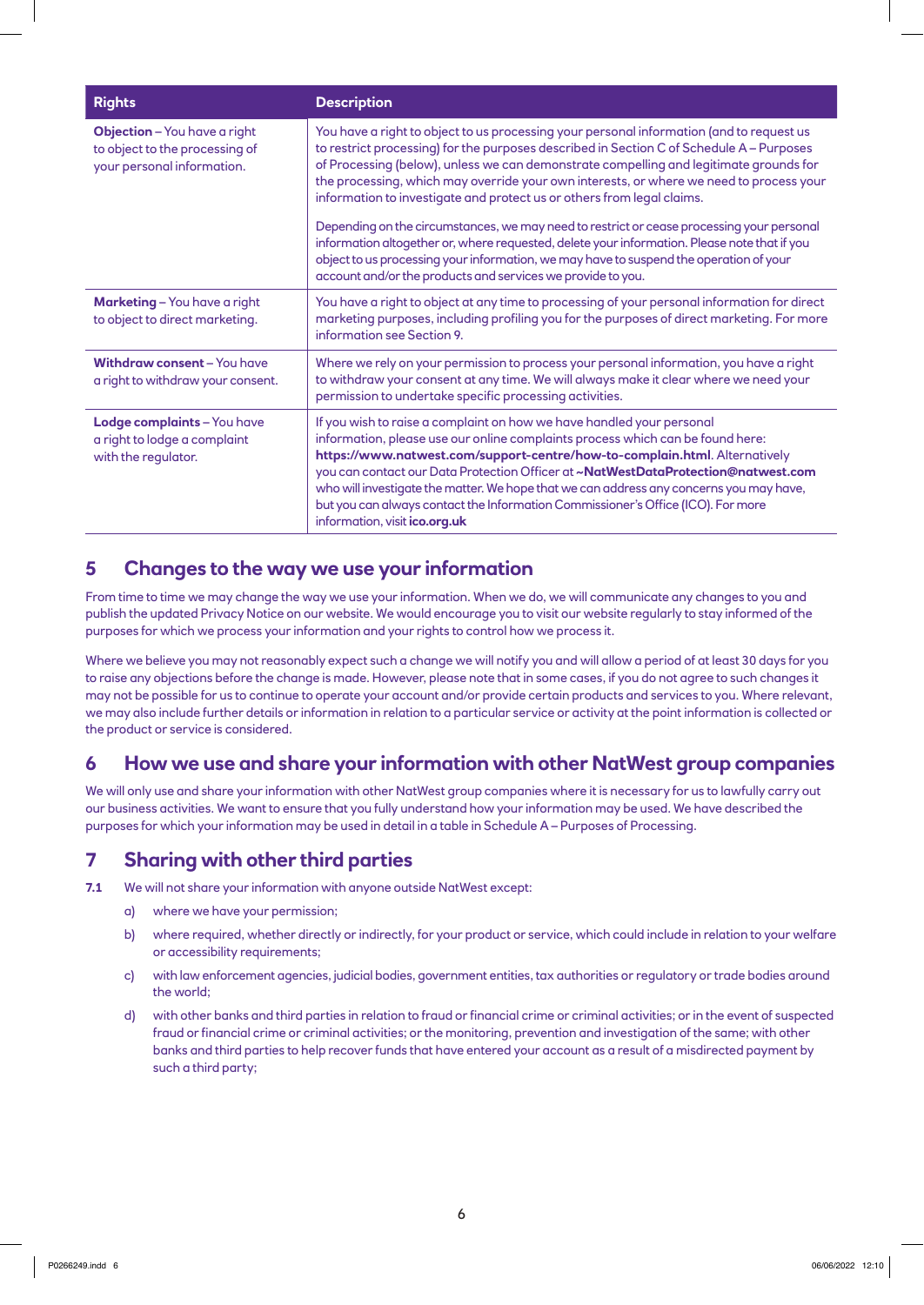- e) with third parties providing services to us, such as market analysis and benchmarking, climate and broader environmental impact analysis, correspondent banking, agents and sub-contractors acting on our behalf, such as the companies which print our account statements, where advice or services are required or requested in connection with the bank's legal, regulatory or contractual rights or obligations relating to products or services provided to you;
- f) with social media companies (in a secure format) or other third party advertisers and marketing companies so they can display or send relevant messages to you and others or compile information relevant to marketing to you about our products and services on our behalf. Third party advertisers may also use information about your previous web activity to tailor adverts which are displayed to you;
- g) with credit reference agencies and with third parties in relation to debt collection and related activities;
- h) with third-party guarantors or other companies that provide you with benefits or services (such as insurance cover) associated with your product or service;
- i) where required for a proposed or actual sale, reorganisation, transfer, financial arrangement, asset disposal or other transaction relating to our business and/or assets held by our business where such data is shared with a third party it is done so under strict duties of confidentiality;
- j) in anonymised form as part of statistics or other aggregated data shared with third parties; or
- k) where permitted by law, it is necessary for our legitimate interests or those of a third party, and it is not inconsistent with the purposes listed above.
- **7.2** If you ask us to, we will share information with any third party that provides you with services such as account information or payment initiation services. If you ask a third-party provider to provide you with these services, you're allowing that third party to access information we hold. We're not responsible for any such third party's use of the information shared with your agreement. Their use of the information will be governed by their agreement with you and any privacy statement they provide to you. Where you agree to information being shared with a third party for provision of services, it should be noted that NatWest may charge the third party as part of a commercial arrangement to provide the service.
- **7.3** In the event that any additional authorised users are added to your account, we may share information about the use of the account by any authorised user with all other authorised users.
- **7.4** In the event that you link your assets and liabilities with your immediate family under a Fee Family, the sum of the combined assets and liabilities held within the Fee Family may be shared with other members of the Fee Family. In some instances this may allow other members of the Fee Family to calculate the combined assets and liabilities you hold with us.
- **7.5** NatWest will not share your information with third parties for their own marketing purposes without your permission.

#### **8 Transferring information overseas**

- **8.1** We may transfer your information to organisations in other countries (including to other NatWest group companies) on the basis that anyone to whom we pass it protects it in the same way we would and in accordance with applicable laws.
- **8.2** In the event that we transfer information to countries outside of the UK and European Economic Area (which includes countries in the European Union as well as Iceland, Liechtenstein and Norway), we will only do so where:
	- a) the UK has decided that the country or the organisation we are sharing your information with will protect your information adequately;
	- b) the transfer has been authorised by the relevant data protection authority; and/or
	- c) we have entered into a contract with the organisation with which we are sharing your information (on terms approved by the UK) to ensure your information is adequately protected. If you wish to obtain a copy of the relevant data protection clauses, please contact us at 03457 888 444. **Overseas number**: +44 3457 888 444. Relay UK 18001 03457 888 444.

#### **9 Marketing information**

Unless you have told us that you do not want to hear from us, we will send you relevant marketing information (including details of other products or services provided by us, other NatWest Group companies or other selected third parties which we believe may be of interest to you), by mail, phone, email, text, mobile app, online and other forms of electronic communication. If you change your mind about how you would like us to contact you or you no longer wish to receive this information, you change your preferences in the mobile app or can tell us at any time by contacting us at 03457 888 444. **Overseas number**: +44 3457 888 444, Relay UK 18001 03457 888 444, via online banking, webchat or in branch.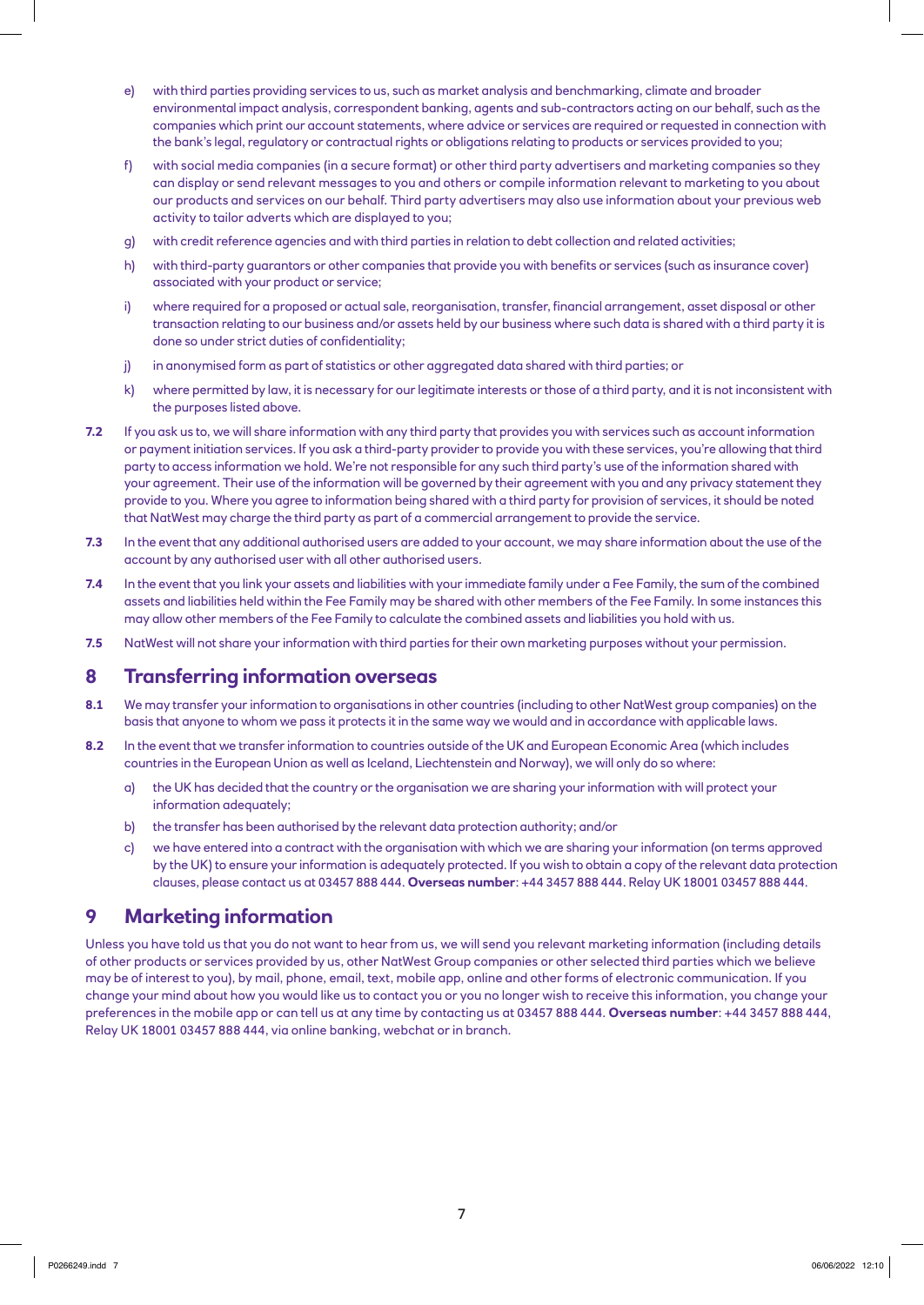#### **10 Communications about your account**

- **10.1** We will contact you with information relevant to the operation and maintenance of your account (including updated information about how we process your personal information), by a variety of means including via online banking, mobile banking, email, text message, post and/or telephone. If at any point in the future you change your contact details you should tell us promptly about those changes.
- **10.2** We may monitor or record calls, emails, text messages, webchat or other communications in accordance with applicable laws for the purposes outlined in Schedule A – Purposes of Processing.
- **10.3** We may contact you if we have concerns about your economic wellbeing and offer support.

#### **11 Credit reference and fraud prevention agencies**

- **11.1** We may access and use information from credit reference and fraud prevention agencies when you open your account and periodically to:
	- a) manage and take decisions about your accounts, including assessing your creditworthiness and checks to avoid customers becoming over-indebted;
	- b) prevent criminal activity, fraud and money laundering;
	- c) check your identity and verify the accuracy of the information you provide to us; and
	- d) trace debtors and recover debts.
- **11.2** Application decisions may be taken based solely on automated checks of information from credit reference and fraud prevention agencies and internal NatWest records. To help us make decisions on when to give you credit, we use a system called credit scoring to assess your application. To work out your credit score, we look at information you give us when you apply; information from credit reference agencies that will show us whether you've kept up to date with payments on any credit accounts (that could be any mortgages, loans, credit cards or overdrafts), or if you've had any court action such as judgments or bankruptcy; your history with us such as maximum level of borrowing; and affordability, by looking at your available net income and existing debts. You have rights in relation to automated decision-making, including a right to appeal if your application is refused. You can appeal via our normal complaints process which can be found here: **https://www.natwest.com/support-centre/how-to-complain.html**
- **11.3** We will continue to share information with credit reference agencies about how you manage your account including your account balance, payments into your account, the regularity of payments being made, credit limits and any arrears or default in making payments, while you have a relationship with us. This information will be made available to other organisations (including fraud prevention agencies and other financial institutions) so that they can take decisions about you, your associates and members of your household.
- **11.4** If false or inaccurate information is provided and/or fraud is identified or suspected, details will be passed to fraud prevention agencies. Law enforcement agencies and other organisations may access and use this information. Fraud prevention agencies may allow the transfer of your personal data outside of the UK. This may be to a country where the UK Government has decided that your data will be protected to UK standards, but if the transfer is to another type of country, then the fraud prevention agencies will ensure your data continues to be protected by ensuring appropriate safeguards are in place.
- **11.5** If we, or a fraud prevention agency, determine that you pose a fraud or money laundering risk, we and others may refuse to provide the services and financing you have requested, to employ you, or we may stop providing existing services to you.
- **11.6** A record of any fraud or money laundering risk will be retained by the fraud prevention agencies, and may result in others refusing to provide services, financing or employment to you. Fraud prevention agencies can hold your information for different periods of time, and if you are considered to pose a fraud or money laundering risk, your data can be held for up to six years.
- **11.7** If you would like a copy of your information held by the credit reference and fraud prevention agencies we use, or if you want further details of how your information will be used by these agencies, please visit their websites or contact them using the details below. The agencies may charge a fee.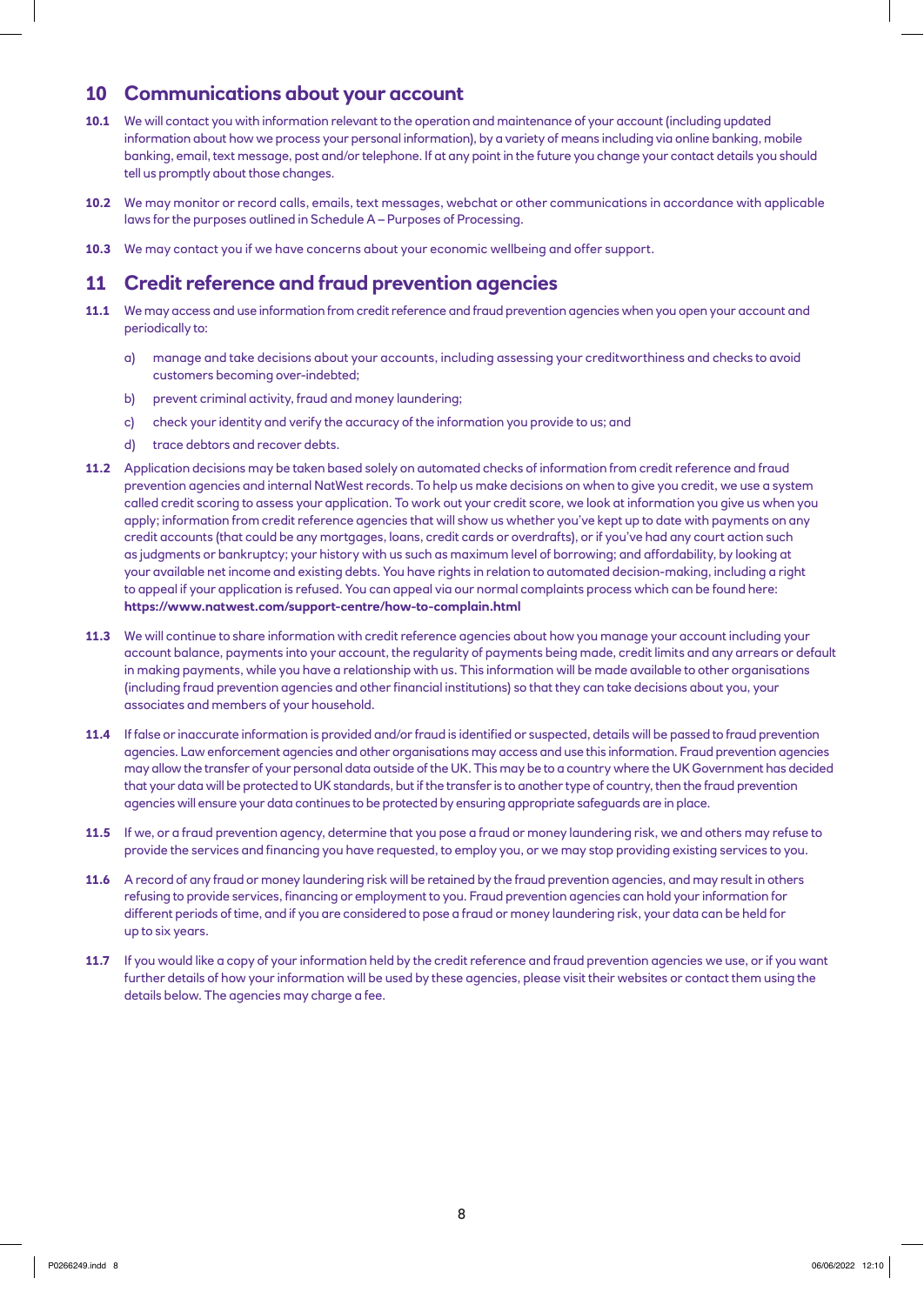| <b>Credit reference Agency</b>                          | <b>Contact details</b> |                                                                           |
|---------------------------------------------------------|------------------------|---------------------------------------------------------------------------|
| <b>Equifax Limited</b><br>(https://equifax.co.uk/crain) | Post:                  | Equifax Ltd, Customer Service Centre, PO Box 10036,<br>Leicester LE3 4FS. |
|                                                         | <b>Website:</b>        | https://equifax.co.uk/Contact-us/Contact_Us_Personal_<br>Solutions.html   |
|                                                         | Email:                 | equifax.co.uk/ask                                                         |
|                                                         | <b>Phone:</b>          | 0333 321 4043 or 0800 014 2955                                            |
| <b>Experian Limited</b>                                 | Post:                  | Experian, PO BOX 9000, Nottingham NG80 7WF.                               |
| (https://experian.co.uk/crain)                          | <b>Website:</b>        | https://ins.experian.co.uk/contact                                        |
|                                                         | Email:                 | consumer.helpservice@uk.experian.com                                      |
|                                                         | <b>Phone:</b>          | 0344 481 0800 or 0800 013 8888                                            |
| <b>CIFAS</b>                                            | Post:                  | Consumer Affairs, Cifas, 6th Floor, Lynton House,                         |
| (https://cifas.org.uk/fpn)                              |                        | 7-12 Tavistock Square, London WC1H 9LT.                                   |
|                                                         | <b>Website:</b>        | https://www.cifas.org.uk                                                  |
|                                                         | <b>Phone:</b>          | 0330 100 0180                                                             |
| <b>National Hunter Ltd</b>                              | Post:                  | National Hunter Ltd, PO Box 4744, Stone ST15 9FE.                         |
| (https://www.nhunter.co.uk/                             | <b>Website:</b>        | https://nhunter.co.uk/contactus                                           |
| privacypolicy/)                                         | Email:                 | info@nhunter.co.uk                                                        |
| <b>Dun and Bradstreet</b>                               | Post:                  | Marlow International, Parkway, Marlow, Bucks. SL7 1AJ.                    |
| (https://www.dnb.co.uk/utility-pages/                   | <b>Website:</b>        | https://www.dnb.co.uk                                                     |
| privacy-policy.html)                                    | <b>Phone:</b>          | 0800 001 234                                                              |
| <b>TransUnion International UK Limited</b>              | Post:                  | Consumer Service Team, PO Box 491, Leeds LS3 1 WZ.                        |
| (https://www.transunion.co.uk/crain)                    | <b>Website:</b>        | https://www.transunion.co.uk                                              |
|                                                         | <b>Phone:</b>          | 0330 024 7579                                                             |

#### **12 How long we keep your information**

- **12.1** By providing you with products or services, we create records that contain your information, such as customer account records, activity records, tax records and lending and credit account records. Records can be held on a variety of media (physical or electronic) and formats.
- **12.2** We manage our records to help us to serve our customers well (for example for operational reasons, such as dealing with any queries relating to your account) and to comply with legal and regulatory requirements. Records help us demonstrate that we are meeting our responsibilities and to keep as evidence of our business activities.
- **12.3** Retention periods for records are determined based on the type of record, the nature of the activity, product or service, the country in which the relevant NatWest company is located and the applicable local legal or regulatory requirements. We (and other NatWest group companies) normally keep customer account records for up to ten years after your relationship with the bank ends, whilst other records are retained for shorter periods. Retention periods may be changed from time to time based on business or legal and regulatory requirements.
- **12.4** We may on exception retain your information for longer periods, particularly where we need to withhold destruction or disposal based on an order from the courts or an investigation by law enforcement agencies or our regulators. This is intended to make sure that the bank will be able to produce records as evidence, if they're needed.
- **12.5** If you would like more information about how long we keep your information, please contact us at 03457 888 444. **Overseas number**: +44 3457 888 444. Relay UK 18001 03457 888 444.

#### **13 Security**

We are committed to ensuring that your information is secure with us and with the third parties who act on our behalf. For more information about the steps we are taking to protect your information please visit **https://personal.natwest.com/personal/fraudand-security.html** or contact us at 03457 888 444. **Overseas number**: +44 3457 888 444. Relay UK 18001 03457 888 444.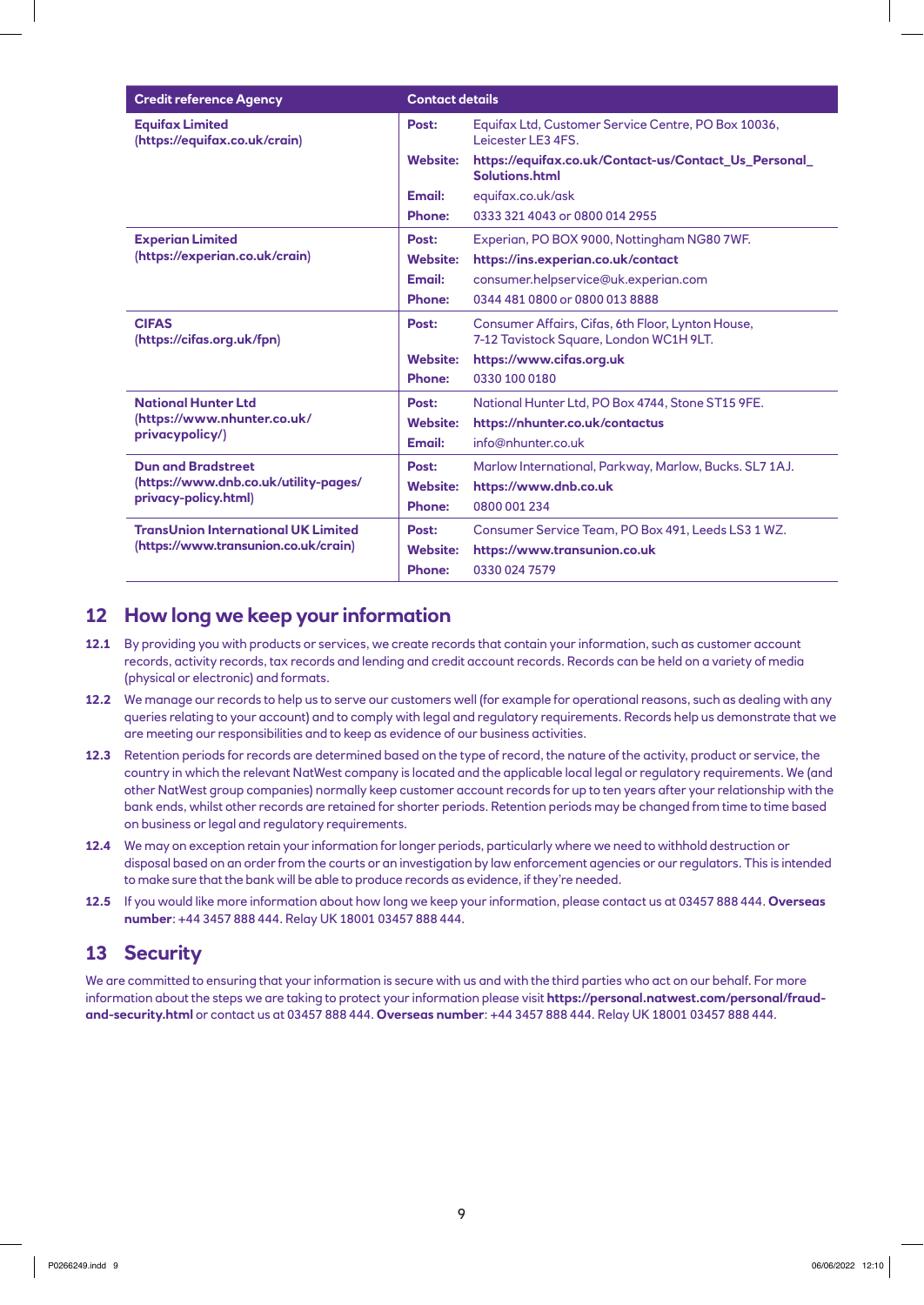#### **14 Automated Processing**

**14.1** In the course of providing products and services to you we may process your personal information by automated means, to include profiling. What this means is that we will use computer software or predictive analysis to automatically evaluate your personal circumstances in order to identify risks or to predict certain outcomes. Examples of this type of processing include;

automatically calculating loan/credit limits;

obtaining credit reference checks for certain products;

the assessment of account activity to detect and prevent fraud; and

the identification of customers in vulnerable situations so that we can offer them support or protection.

**14.2** Profiling is a useful tool as we try to understand our customers and their specific needs in more detail. It gives us the opportunity to use personal information to tailor our marketing and product offering but also to ensure that we achieve fair customer outcomes. However, our customers do have rights and entitlements in relation to automated processing and these are covered in Table A above. You also have the right to opt out of profiling for marketing purposes.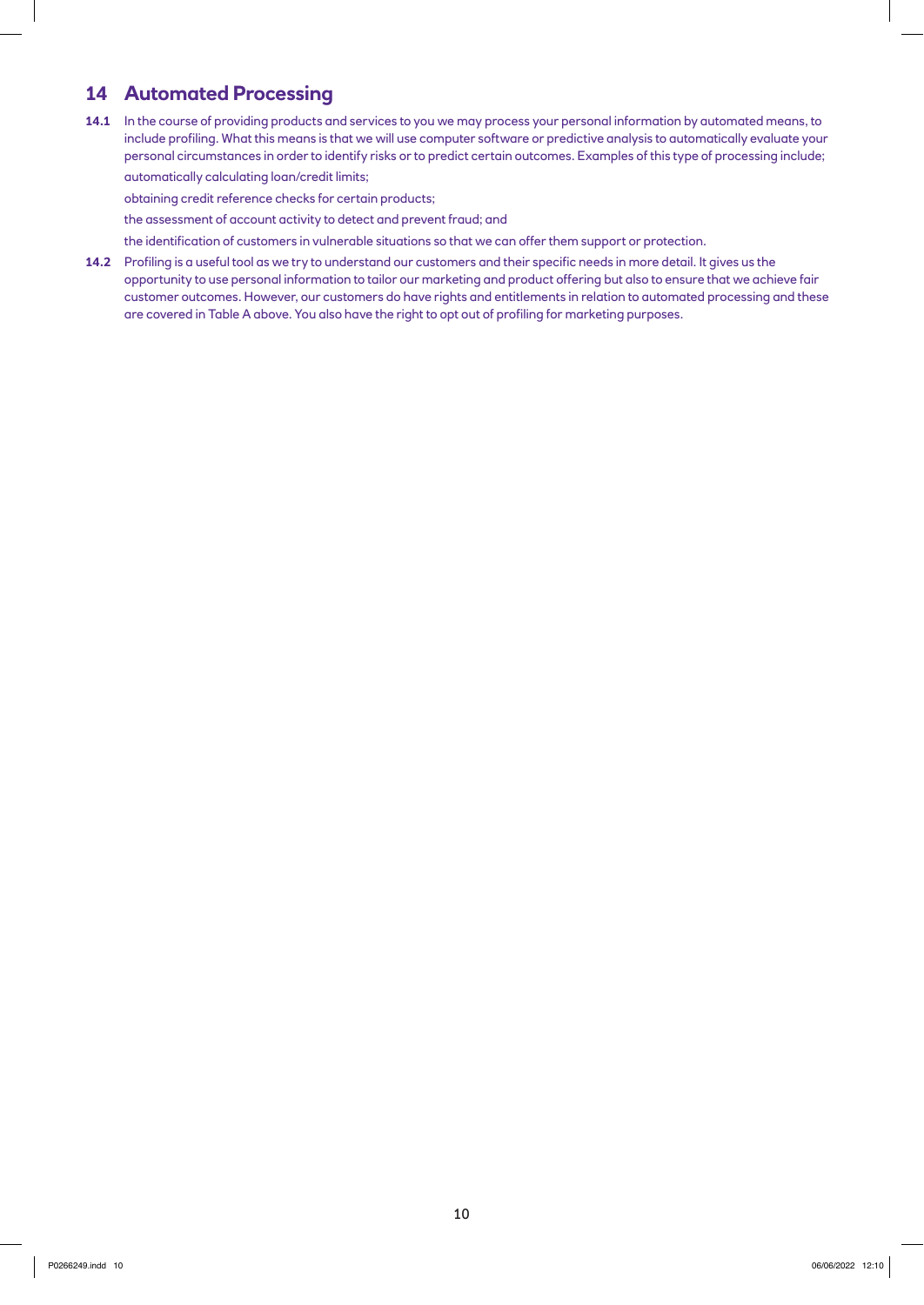#### **Schedule A – Schedule of Purposes of Processing**

We will only use and share your information where it is necessary for us to carry out our lawful business activities. Your information may be shared with and processed by other NatWest group companies. We want to ensure that you fully understand how your information may be used. We have described the purposes for which your information may be used in detail in a table below:

#### **A Contractual necessity**

We may process your information where it is necessary to enter into a contract with you for the provision of our products or services or to perform our obligations under that contract. Please note that if you do not agree to provide us with the requested information, it may not be possible for us to continue to operate your account and/or provide products and services to you. This may include processing to:

- a) assess and process applications for products or services;
- b) provide and administer those products and services throughout your relationship with the bank, including opening, setting up or closing your accounts or products; collecting and issuing all necessary documentation; executing your instructions; processing transactions, including transferring money between accounts; making payments to third parties; resolving any queries or discrepancies and administering any changes. Calls to our service centre and communications to our mobile and online helplines may be recorded and monitored for these purposes.
- c) manage and maintain our relationships with you and for ongoing customer service. This may involve sharing your information with other NatWest group companies to improve the availability of our services, for example enabling customers to visit branches of other NatWest group companies;
- d) administer any credit facilities or debts, including agreeing repayment options; and
- e) communicate with you about your account(s) or the products and services you receive from us.

#### **B Legal obligation**

When you apply for a product or service (and throughout your relationship with us), we are required by law to collect and process certain personal information about you. Please note that if you do not agree to provide us with the requested information, it may not be possible for us to continue to operate your account and/or provide products and services to you. This may include processing to:

- f) confirm your identity, (including using biometric information and voice-recognition technology and other identification procedures, for example fingerprint verification where we have a valid legal basis e.g. consent);
- g) perform checks and monitor transactions and location data for the purpose of preventing and detecting crime and; to comply with laws relating to money laundering, fraud, terrorist financing, bribery and corruption, and international sanctions. This may require us to process information about criminal convictions and offences, to investigate and gather intelligence on suspected financial crimes, fraud and threats and to share data with law enforcement and regulatory bodies;
- h) assess affordability and suitability of credit for initial credit applications and throughout the duration of the relationship, including analysing customer credit data for regulatory reporting;
- i) share data with other banks and third parties to help recover funds that have entered your account as a result of a misdirected payment by such a third party;
- j) share data with police, law enforcement, tax authorities or other government and fraud prevention agencies where we have a legal obligation, including reporting suspicious activity and complying with production and court orders;
- k) deliver mandatory communications to customers or communicating updates to product and service terms and conditions;
- l) investigate and resolve complaints, and remediate errors occurring on your account or service;
- m) conduct investigations into breaches of conduct and corporate policies by our employees;
- n) manage contentious regulatory matters, investigations and litigation;
- o) perform assessments and analyse customer data for the purposes of managing, improving and fixing data quality;
- p) provide assurance that the bank has effective processes to identify, manage, monitor and report the risks it is or might be exposed to;
- q) investigate and report on incidents or emergencies on the bank's properties and premises;
- r) coordinate responses to business-disrupting incidents and to ensure facilities, systems and people are available to continue providing services;
- s) monitor dealings to prevent market abuse; and
- t) accessibility and providing reasonable adjustments.